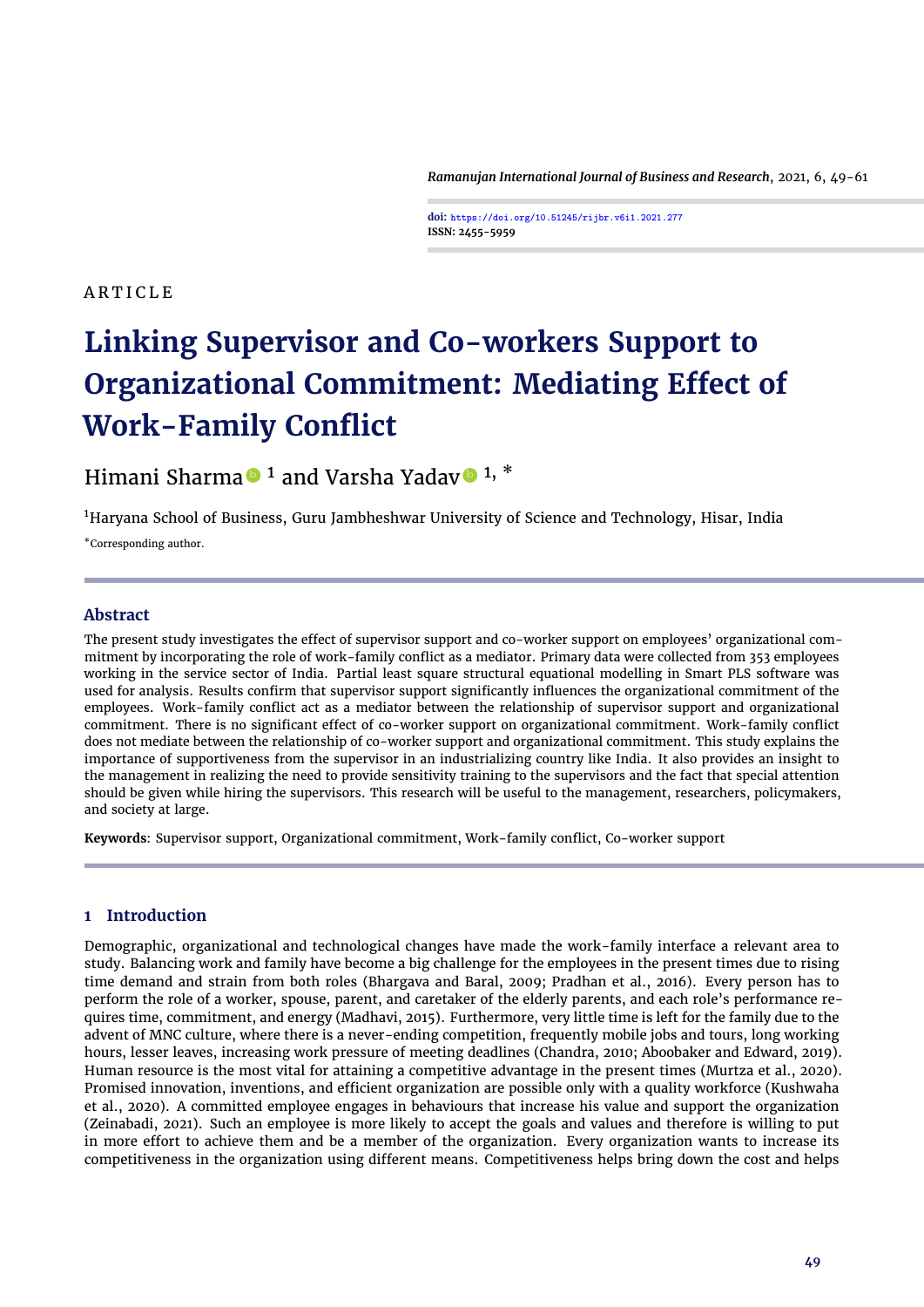in achieving efficiency [\(Afshar Jahanshahi et al.,](#page-9-3) [2020\)](#page-9-3). Employees having a perception of high-level support feel obligated to remain with the organization so that they can reciprocate the favour to them [\(Limpanitgul et al.,](#page-11-3) [2014\)](#page-11-3). It is expected that positive attitudes lead to positive behaviour, which helps to achieve the organization's goals. Organizational commitment as a work attitude can significantly help an organization in achieving its goals [\(Bakhshi](#page-9-4) [et al.,](#page-9-4) [2011\)](#page-9-4).

On the other hand, the work-family conflict has many negative consequences like job stress and dissatisfaction at the job [\(Sadiq,](#page-11-4) [2020\)](#page-11-4). Therefore, it is essential to study both organizational commitment as well as work-family conflict. Supervisors act as workplace resources who can use different ways to successfully integrate work and family duties [\(Bhargava and Baral,](#page-9-0) [2009\)](#page-9-0). Co-worker and supervisor support help in building employees' trust in their organization, which then manifests as organizational commitment [\(Yang et al.,](#page-12-2) [2019\)](#page-12-2). It was noticed that research regarding the significance of supervisor and co-worker support in increasing organizational commitment had got less attention as compared to family-friendly policies. A study conducted in Australian context clearly states that there are studies, which have studied direct relation between supervisor support and job satisfaction but could not find any study which has used work-family conflict as mediator between supervisor support and organization commitment [\(Tran et al.,](#page-12-3) [2021\)](#page-12-3). The detrimental influence of perceived work–family conflict (WFC) on employees' job-related attitudes has been studied in individualistic societies. However, in collectivist cultures, where the "family" is considered equally important, such a relationship must be investigated [\(Panda et al.,](#page-11-5) [2021\)](#page-11-5). Also, co-worker support in influencing organizational commitment is understudied. Therefore, the present study extends the existing research by including variables like co-worker support, organizational commitment and workfamily conflict as a mediator.

Also, studies using work-family conflict as a mediator are limited [\(Sadiq,](#page-11-4) [2020\)](#page-11-4). To the best of our knowledge, such a paper is rare in the Indian context. Also, results of previous studies suggest that more attention needs to be given to supervisor support and co-worker support to enhance the use of formal practices such as family-friendly policies to manage inter-role conflict [\(Anderson et al.,](#page-9-5) [2002;](#page-9-5) [Talukder,](#page-12-4) [2019\)](#page-12-4). Thus, our study tries to answer the following questions:

- **RQ1** Whether supervisor support helps in improving organizational commitment?
- **RQ2** Whether co-workers support helps in improving organizational commitment?
- **RQ3** To ascertain whether work-family conflict mediates the relationship between supervisor support, co-workers support, and organizational commitment?

## **2 Literature Review**

The present study is based on the conservation of resources (COR) theory and the theory of social exchange, explaining why and how organizational commitment is influenced by supervisor and co-worker support. As workers believe in their organization's support for their family needs, they respond by being more attached to the organization [\(Allen,](#page-9-6) [2001\)](#page-9-6). A supportive supervisor can take care of the employee's family needs by scheduling accordingly, helping employees in child care on corporate premises. They provide emotional or instrumental support, which reduces work-family conflict [\(Hammer et al.,](#page-10-1) [2009\)](#page-10-1). Also, positive work experience is created through support by evoking belongingness and loyalty, leading to affective commitment [\(Limpanitgul et al.,](#page-11-3) [2014\)](#page-11-3).

According to [Hobfoll et al.](#page-10-2) [\(2000\)](#page-10-2), Conservation of resource, model states that people try to build, keep and preserve resources, and they fear the loss of valuable resources [\(Kumar et al.,](#page-10-3) [2019\)](#page-10-3). Conservation of resource theory explains that when people experience stress, they make sure that there is minimum loss of resources. People will use whatever resources they have to cover up the gain or loss of resources or utilize resources from the environment. Thus, supervisor and co-worker support acts as a resource to the degree that it assists in preserving time, effort, energies, and other resources [\(Kumar et al.,](#page-10-3) [2019\)](#page-10-3).

#### **2.1 Theoretical Framework and Hypothesis**

Organizational commitment shows a mental agreement between employees and the organization [\(Bakhshi et al.,](#page-9-4) [2011\)](#page-9-4). It is the feeling for which employees work and the extent to which they identify themselves with the organizations [\(Bakhshi et al.,](#page-9-4) [2011\)](#page-9-4). Support from supervisors and co-worker provides a positive work experience, which influences employees to more emotionally connect with the organization [\(Rousseau and Aubé,](#page-11-6) [2010\)](#page-11-6). Inability to fulfil personal responsibilities due to the job is considered work to family conflict [\(Gutek et al.,](#page-10-4) [1991\)](#page-10-4). The expectation of participation and maintaining a balance between job and family roles lead to work-life conflict [\(Karatepe](#page-10-5) [and Kilic,](#page-10-5) [2007\)](#page-10-5).

Supervisor and co-worker support perform an essential role in managing and reducing stress caused by workfamily conflict [\(Greenhaus and Parasuraman,](#page-10-6) [1994;](#page-10-6) [Carlson and Perrewé,](#page-9-7) [1999\)](#page-9-7). Supervisor support is the remedy that subordinates can use in work-family conflict [\(Karatepe and Kilic,](#page-10-5) [2007\)](#page-10-5). Also, co-workers have an in-depth knowledge of the essence of the stressors available at the workplace. Thus, they have an excellent position to provide family-related support to their colleagues [\(Mesmer-Magnus and Viswesvaran,](#page-11-7) [2009\)](#page-11-7).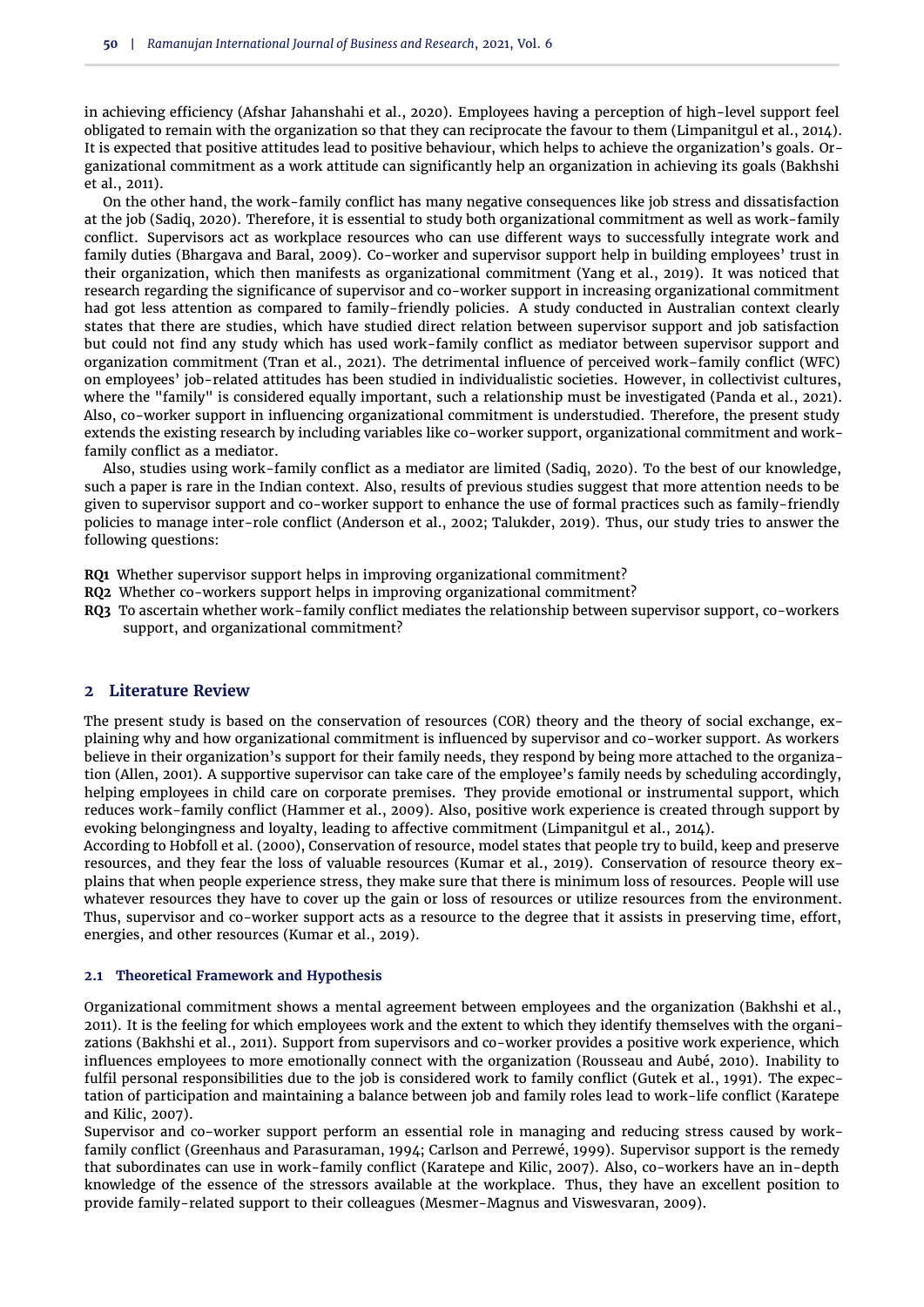

**Figure 1.** Conceptual framework

#### *2.1.1 Supervisor support and work-family conflict*

Supervisors who are sensitive towards the employees' needs and maintain balance among their work and family responsibilities are considered supportive by employees [\(Thomas and Ganster,](#page-12-5) [1995\)](#page-12-5). The supportive supervisor works like an asset that helps in coping with the problem or issues that arises from work-family conflict [\(Karatepe](#page-10-5) [and Kilic,](#page-10-5) [2007\)](#page-10-5). The result of previous studies shows that actions adopted by the supervisors to help employees in meeting home duties may have an immense influence on resolving work-family conflict than the mere availability of formal human resource practices [\(Breaugh and Frye,](#page-9-8) [2008\)](#page-9-8). Furthermore, supervisors can help employees through instrumental support like helping them manage their work hours or avail leaves when needed for family contingency [\(Bhargava and Baral,](#page-9-0) [2009\)](#page-9-0). Supervisor support is related to lower levels of work-family conflict [\(An](#page-9-5)[derson et al.,](#page-9-5) [2002;](#page-9-5) [Goff et al.,](#page-10-7) [1990\)](#page-10-7). Thus, a significant difference can be made by supervisors if they cheer and support employees who need some specific policy for managing conflict [\(Chou and Cheung,](#page-9-9) [2013\)](#page-9-9). When there are flexible arrangements and supportive supervisors, there is a positive and direct effect on employee perceptions of control over personal and professional matters, which leads to a reduction in work-family conflict [\(Thomas and](#page-12-5) [Ganster,](#page-12-5) [1995\)](#page-12-5). Showing empathy and letting them feel that their family responsibilities will not be ignored, a supportive supervisor can help build confidence and reduce the stress that results from work-family conflict [\(Bhargava](#page-9-0) [and Baral,](#page-9-0) [2009\)](#page-9-0). According to the results, work-family supervisor support was found to be negatively linked to work-family conflict [\(French et al.,](#page-9-10) [2018;](#page-9-10) [Talukder,](#page-12-4) [2019;](#page-12-4) [Tran et al.,](#page-12-3) [2021;](#page-12-3) [Yeh et al.,](#page-12-6) [2021;](#page-12-6) [Sirin and Yücel,](#page-12-7) [2021\)](#page-12-7).

Therefore, we may hypothesize that:

**Hypothesis 1:** Supervisor support has a negative effect on work-family conflict.

#### *2.1.2 Co-worker support and work-family conflict*

Co-worker support is defined as "the extent to which one's co-workers are helpful, can be relied upon in times of need, are receptive to work-related problems" [\(Menguc and Boichuk,](#page-11-8) [2012\)](#page-11-8). The organization's rising teambased working system also offers co-workers the opportunity to provide instrumental and emotional help for their colleagues experiencing work-family conflict [\(Mesmer-Magnus and Viswesvaran,](#page-11-7) [2009\)](#page-11-7). They are readily available to help each other in meeting work demands. Providing care and help in information sharing and tangible support are some forms of co-worker support [\(Ducharme and Martin,](#page-9-11) [2000\)](#page-9-11). As co-workers do similar work or complementary tasks, they face similar conditions at work. Therefore, they are better positioned to provide problem-focused situation-associated support [\(Rousseau and Aubé,](#page-11-6) [2010\)](#page-11-6). Work-family conflict can be reduced directly or by changing the effect of stressors through co-worker's support [\(Van Daalen et al.,](#page-12-8) [2006\)](#page-12-8). Co-workers could help in relieving home/work stress by offering suggestions, sharing information and resources. [Valcour et al.](#page-12-9) [\(2011\)](#page-12-9) concluded that assistance from co-workers would intensify the perception of support. When perceived support from colleagues for work-family balance increased, less work-life conflict was found [\(Korabik and Warner,](#page-10-8) [2013\)](#page-10-8). Support from co-workers is a predictor of work-family conflict. Individuals who are married or parents had experienced more reduction in WFC as a result of co-worker support than nonmarried or non-parents, according to the findings [\(Michel et al.,](#page-11-9) [2011\)](#page-11-9).

Support from co-workers was linked to a more favourable work environment and lesser work-life conflict [\(Norling](#page-11-10) [and Chopik,](#page-11-10) [2020\)](#page-11-10). Contrary to this, a study performed on faculty members showed that colleague support did not significantly reduce work-family conflict. [\(Gopalan et al.,](#page-10-9) [2020\)](#page-10-9).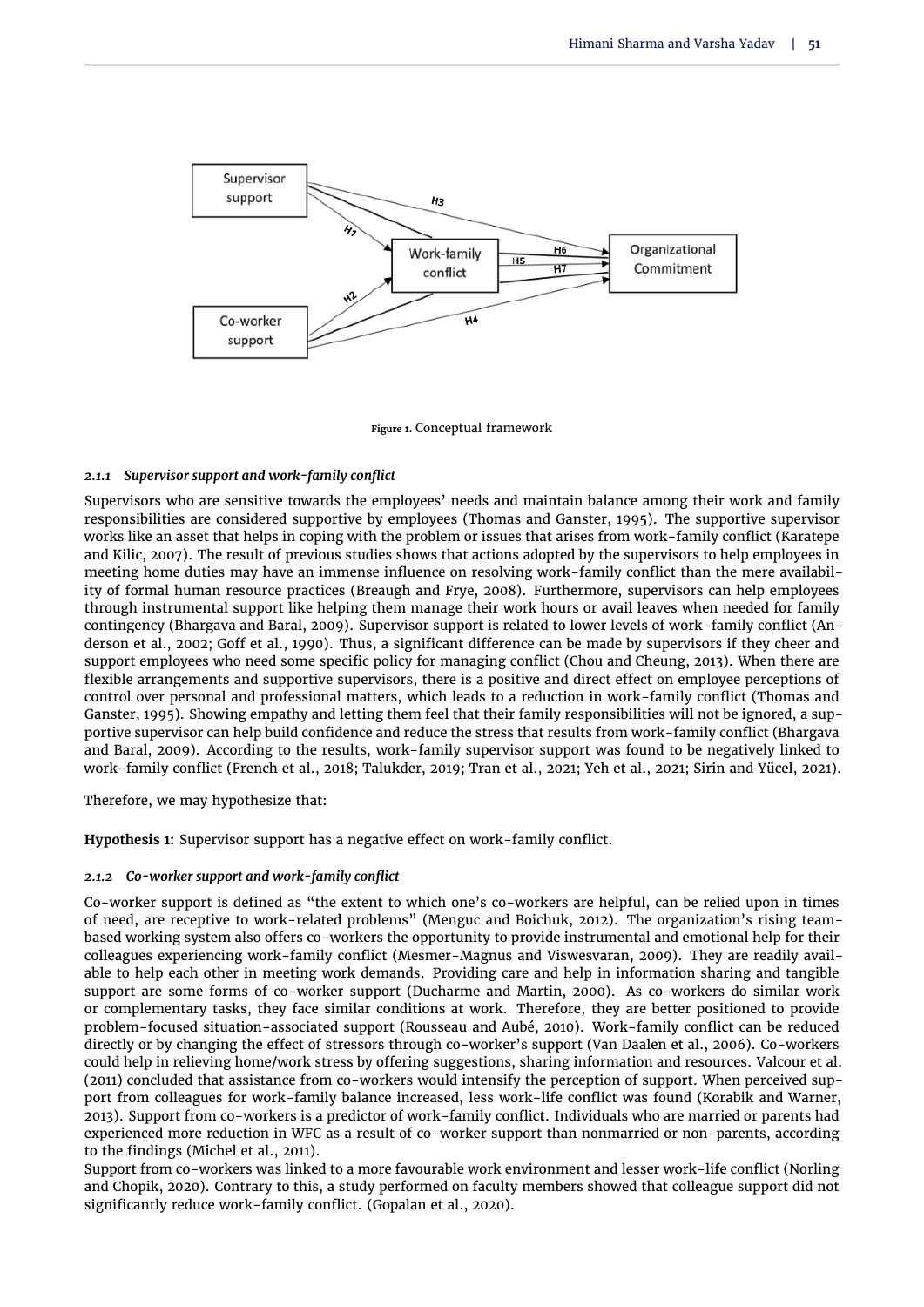Therefore, we may hypothesize that:

**Hypothesis 2:** Co-worker support has a negative effect on work-family conflict.

## *2.1.3 Supervisor support and Organizational commitment*

Supervisor support builds a feeling of worthiness in the employee and encourages a strong relationship between the employee and the organization [\(Dhir and Dutta,](#page-9-12) [2020\)](#page-9-12). When employees believe that they will receive support from their organization for their family needs, one way they will reciprocate is by developing a stronger attachment (commitment) to the organization [\(Allen,](#page-9-6) [2001\)](#page-9-6). Employees will be more attached or committed to the organization if they perceive their supervisors to be competitive, motivating, and especially thoughtful as transformational leaders [\(Wang and Walumbwa,](#page-12-10) [2007\)](#page-12-10). Many studies showed that supervisor support has a direct and positive effect on organizational commitment [\(Aryee et al.,](#page-9-13) [1998;](#page-9-13) [Casper et al.,](#page-9-14) [2011;](#page-9-14) [Grover and Crooker,](#page-10-10) [1995;](#page-10-10) [Kang et al.,](#page-10-11) [2015\)](#page-10-11). According to the results, supervisor support can significantly predict the employee's affective commitment [\(Orgambidez and Almeida,](#page-11-11) [2020\)](#page-11-11). Furthermore, literature also showed that employees' affective commitment could be increased through supervisor support using job satisfaction as a mediator [\(Mohamed and Ali,](#page-11-12) [2016;](#page-11-12) [Wang,](#page-12-11) [2014;](#page-12-11) [Woo and Chelladurai,](#page-12-12) [2012\)](#page-12-12). Results revealed that supervisor support acts as a predictor of work-family enrichment, and then work-family enrichment acts as a predictor of organizational commitment[\(Bhargava and Baral,](#page-9-0) [2009;](#page-9-0) [Baral and Bhargava,](#page-9-15) [2010;](#page-9-15) [Wayne et al.,](#page-12-13) [2006\)](#page-12-13).

Therefore, we may hypothesize that:

**Hypothesis 3**: Supervisor support has a positive effect on organizational commitment.

## *2.1.4 Support from co-workers and organizational commitment*

Co-worker's support is the extent of help offered by colleagues at work [\(Liao et al.,](#page-11-13) [2004\)](#page-11-13) in the form of care, tangible and informative support [\(Ducharme and Martin,](#page-9-11) [2000\)](#page-9-11). Co-workers encourage one another by sharing information and offering assistance, which boosts their sense of belonging and commitment to the company [Joiner](#page-10-12) [and Bakalis](#page-10-12) [\(2006\)](#page-10-12). As co-workers are on the same level of hierarchy and there is no authority relationship between them, therefore, such help is considered as informal support. Support from immediate co-workers can help individuals feel more at ease in the workplace by meeting their needs for esteem, approbation, and affiliation [\(Stinglhamber and Vandenberghe,](#page-12-14) [2003\)](#page-12-14). Both immediate supervisors and co-workers can provide assistance that fosters pleasant work experiences and can lead people to feel emotionally connected to the company [\(Rousseau](#page-11-6) [and Aubé,](#page-11-6) [2010\)](#page-11-6). Employees also think that their quitting the organization will increase the burden on their coworkers, thus it would be against the norm of reciprocity, and they feel it as their duty to stay with the organization [\(Limpanitgul et al.,](#page-11-3) [2014\)](#page-11-3). Results revealed that co-workers support positively influences organizational commitment [\(Nordat et al.,](#page-11-14) [2019;](#page-11-14) [Rousseau and Aubé,](#page-11-6) [2010\)](#page-11-6). Due to co-worker and supervisor support, trust builds in employees' minds, and then it manifests as organizational commitment [\(Yang et al.,](#page-12-2) [2019\)](#page-12-2). Results showed that there exists a significant relationship between co-worker support and the affective and normative component of organizational commitment [\(Limpanitgul et al.,](#page-11-3) [2014\)](#page-11-3).

Thus, can safely hypothesize that:

**Hypothesis 4**: Co-worker support has a positive effect on organizational commitment.

# *2.1.5 Work-family conflict and Organizational commitment*

In the cases of faculty members, there is a significant negative relationship between work-family conflict and organizational commitment [\(Rehman and Waheed,](#page-11-15) [2012\)](#page-11-15). [Akintayo](#page-9-16) [\(2010\)](#page-9-16) also showed that work-family conflict accounts for a significant amount of the total variance in organizational commitment. Therefore, the literature reveals that work-family conflict and organizational commitment are negatively related [\(Malik and Awan,](#page-11-16) [2015;](#page-11-16) [Hatam et al.,](#page-10-13) [2016;](#page-10-13) [Jenitta and Periyathampy,](#page-10-14) [2013\)](#page-10-14).

Therefore, we may hypothesize that:

**Hypothesis 5**: Work-family conflict has a negative effect on organizational commitment.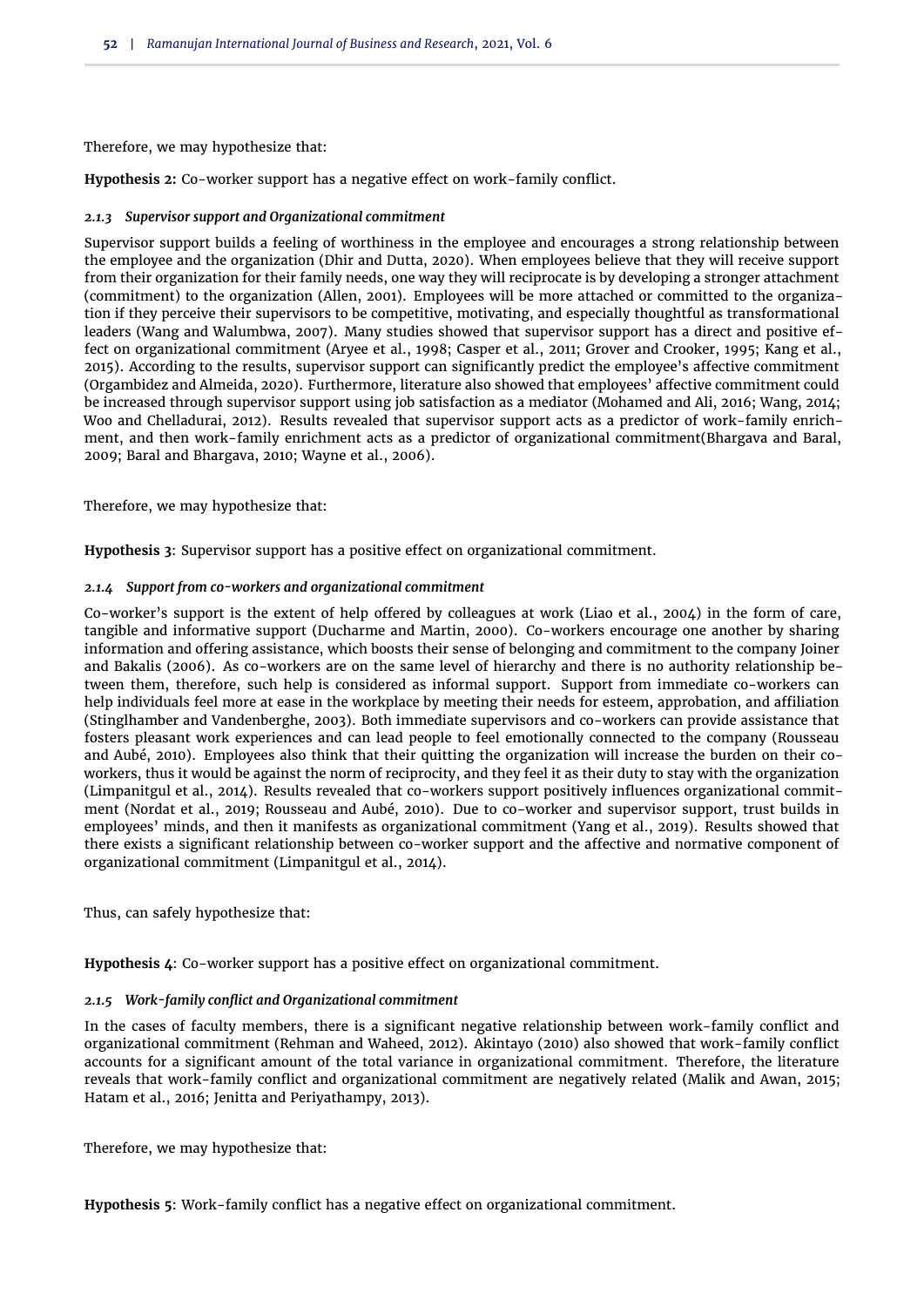#### *2.1.6 Work-family conflict as a mediator*

Many studies report that supervisor support influences work-family conflict [\(Anderson et al.,](#page-9-5) [2002;](#page-9-5) [Thomas and](#page-12-5) [Ganster,](#page-12-5) [1995;](#page-12-5) [Goff et al.,](#page-10-7) [1990;](#page-10-7) [Breaugh and Frye,](#page-9-8) [2008\)](#page-9-8). Also, literature shows that co-worker support influences work-family conflict [\(Korabik and Warner,](#page-10-8) [2013;](#page-10-8) [Van Daalen et al.,](#page-12-8) [2006\)](#page-12-8). Similarly, the work-family conflict influences organizational commitment [\(Hatam et al.,](#page-10-13) [2016;](#page-10-13) [Rehman and Waheed,](#page-11-15) [2012\)](#page-11-15).

Therefore, we may hypothesize that:

**Hypothesis 6**: Work-family conflict mediates the relationship between supervisor support and organizational commitment.

**Hypothesis 7**: Work-family conflict mediates the relationship between co-worker support and organizational commitment.

## **3 Research Methodology**

## **3.1 Sample and Data collection**

Employees working in different service organizations such as telecommunication, banking, finance, information technology, business process outsourcing, hospitality, and healthcare located in Delhi-NCR were approached for primary data collection. Keeping in mind time and cost constraints, this study adopted convenience sampling for the survey. Such a sampling method serves best when it is not practically possible to know all the respondents. In order to conduct the survey at a large scale, both web-based and offline modes were used for data collection. Subsequently, 610 questionnaires were distributed for the study. Out of which, 382 questionnaires were received back. On further scrutiny, we found that only 353 participants entirely and correctly filled the questionnaires. The response rate was 57.86%. Also, a cover letter was attached with the questionnaire to describe the purpose of the survey. It also mentioned data would be used for academic purposes only and with complete confidentiality.

## **3.2 Measurement Scales**

The questionnaire was developed using the already established scales by past researchers. The first section of the questionnaire covered the necessary information about demographics like age of the respondent, educational qualification, gender, nature of the organization, work experience, and marital status. The second section collected information related to the main variables of the study. Support from supervisor was measured using a six-items adapted from [\(Anderson et al.,](#page-9-5) [2002\)](#page-9-5). A sample item was "My supervisor is supportive when I have a work problem." Statements related to co-worker support were adapted from [\(Ducharme and Martin,](#page-9-11) [2000\)](#page-9-11). A sample item was "I feel comfortable discussing changes in my work schedules with my colleagues." Five work-family conflict statements were adapted from [\(Netemeyer et al.,](#page-11-17) [1996\)](#page-11-17). A sample item was "The demands of my work interfere with my home and family life." Statements related to organizational commitment were adapted from [\(Meyer and](#page-11-18) [Allen,](#page-11-18) [1997\)](#page-11-18). A sample item was "I would be very happy to spend the rest of my career with this organization." For all scales, the five-point Likert scale ranging from 1 (strongly disagree) to 5 (strongly agree) was used.

#### **3.3 Tools and Techniques**

Partial least square structural equational modelling (PLS-SEM) was applied to analyze the influence of supervisor and co-worker support and work-family conflict on employees' organizational commitment using Smart PLS (version 3.3.2) software. PLS-SEM is referred to as the second generation of multivariate technique and treated as an alternative to covariance-based options [\(Vinzi et al.,](#page-12-15) [2010\)](#page-12-15). PLS-SEM is used, as it can work well on small sample sizes and non-normal data [\(Hair et al.,](#page-10-15) [2014\)](#page-10-15). This technique has also become well established and recognized in several fields by various researchers [\(Hair et al.,](#page-10-15) [2014\)](#page-10-15). Moreover, limited sample size and initial conceptual development characterize the real-world truth of research in the social sciences, making it difficult to meet the standards of covariance-based SEM [\(Evermann and Tate,](#page-9-17) [2010\)](#page-9-17). PLS-SEM uses all variance from the independent variable to check the variance in the dependent variable. Both confirmatory and exploratory research can be performed using PLS-SEM [\(Dhir and Dutta,](#page-9-12) [2020\)](#page-9-12).

After checking the validity and reliability of the constructs using measurement model assessment, the relationship between different constructs was assessed through structural model assessment. Blindfolding was applied to assess the predictive relevance using Q square. To check mediation, bootstrapping was used, and to check the size of mediation, the variance accounted for (VAF) was applied.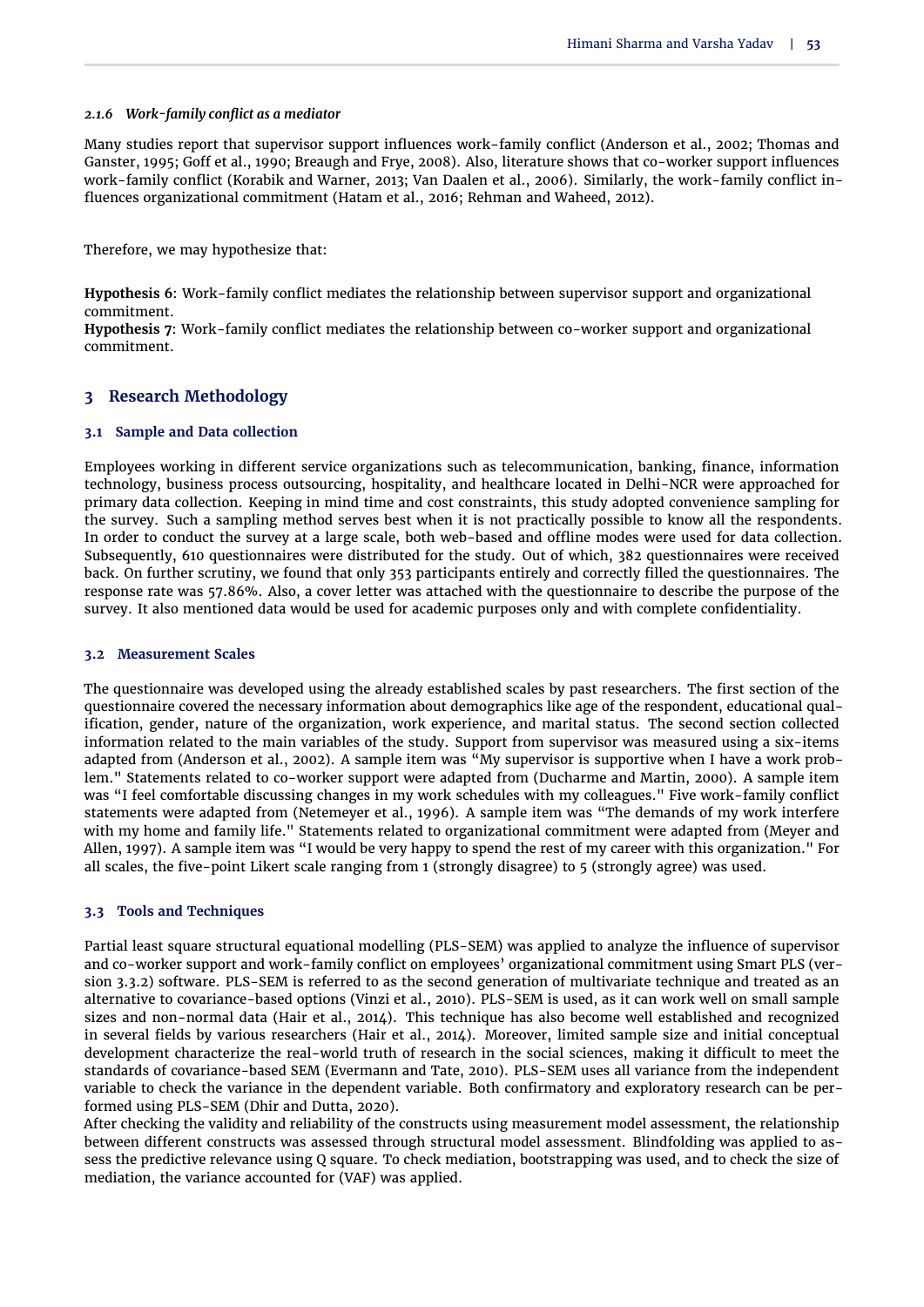## **3.4 Common Method Bias**

Common method bias is common in questionnaire-based studies and self-report measures. As respondents themselves filled the data, there lies the possibility of common method bias. While collecting data, procedural integrity was given the needed attention. The purpose of the study was conveyed to the respondents, and participation in the survey was voluntary. Respondents were assured about non-disclosure of their identity. Respondents were briefly informed about available selection choices by mentioning that there were no correct or incorrect answers. The items of the questionnaire were brief and asked section-wise to break the monotony. To deal with the problem of common method bias, we adopted Harman's single factor method. All items were included in the Exploratory Factor Analysis, which was conducted using SPSS 20. The first component explained 39.61 percent of the variance, which is less than the 50% [\(Podsakoff et al.,](#page-11-19) [2003;](#page-11-19) [Singh and Srivastava,](#page-12-16) [2021\)](#page-12-16) As a result, common method bias was eliminated.

We have also used common latent factor (CLF) test. The standardised regression weights of all items were evaluated for models with and without CLF using the Common latent factor approach (CLF). The variations in these regression weights were found to be quite minor (less than 2.0), indicating that common method bias is not a significant concern in our data [\(Gaski,](#page-10-16) [2017;](#page-10-16) [Archimi et al.,](#page-9-18) [2018\)](#page-9-18).

# **4 Results and Analysis**

PLS-SEM has two steps assessment that is measurement model assessment and then structural model assessment. Firstly, the outer model is assessed, and then the inner model (relation between the construct).

#### **4.1 Measurement Model Assessments**

Convergent validity and internal reliability were applied to check outer model parameters [\(Shiva et al.,](#page-11-20) [2020\)](#page-11-20). For checking the reliability of the data, Cronbach alpha, CR, and rho A were used. [Table 1](#page-6-0) depicts that Cronbach alpha of all constructs had a value of more than .70, which is the minimum threshold limit [\(Hair et al.,](#page-10-15) [2014,](#page-10-15) [2020\)](#page-10-17) . Likewise, rho A and CR values are more than the minimum limit of .70 [\(Hair Jr et al.,](#page-10-18) [2019\)](#page-10-18). Hence the reliability of the constructs was confirmed. AVE was used to see the convergent validity. All AVE scores were found more than the minimum threshold limit of .50 [\(Fornell and Larcker,](#page-9-19) [1981;](#page-9-19) [Hair Jr et al.,](#page-10-18) [2019\)](#page-10-18). Thus, the convergent validity of the construct was confirmed, as shown in [Table 1.](#page-6-0)

Fornell-Larcker criterion, 1981 as well as and new method HTMT, were used to check for the discriminant validity. According to the Fornell-Larcker criterion, under root of AVE of the construct on the diagonal should be more than inter-item correlations. All under roots of AVE of the constructs had a higher value than the inter-item correlations presented in [Table 2.](#page-6-1)

According to the new Heterotrait-Monotrait ratio of correlation (HTMT) method, values should be less than .85 [\(Henseler et al.,](#page-10-19) [2015;](#page-10-19) [Voorhees et al.,](#page-12-17) [2016\)](#page-12-17). HTMT values of all constructs are smaller than .85, as shown in [Table](#page-7-0) [3.](#page-7-0) Hence, both Fornell-Larcker criterion 1981 and HTMT showed that the discriminant validity of the model was acceptable.

#### **4.2 Structural Model Assesments**

Structural model assessment initiates with calculating the coefficient of determination (R2) for dependent construct in the model. R2 explains the amount of variance in the model. The value of R2 should be sufficiently high to have a minimum level of explanatory power. Our model describes 36.8% variance for organizational commitment (see [Figure 2\)](#page-7-1). Thus, the R2 value in this organizational commitment case is acceptable [\(Hair et al.,](#page-10-15) [2014\)](#page-10-15). All variance inflation factor (VIF) values range between 1.203 to 1.714, which are smaller than the limit provided. Threshold values of VIF should be near to 3.3 and lower [\(Kock and Lynn,](#page-10-20) [2012\)](#page-10-20)). It depicts that model has no collinearity problem.

SRMR, a model fit index, is essential to report [\(Hair et al.,](#page-10-17) [2020\)](#page-10-17). SRMR value of the model is 0.044, which is below the maximum limit of 0.08. Thus, it confirms model accuracy [\(Henseler et al.,](#page-10-21) [2016\)](#page-10-21). Another essential thing for predictive relevance is to assess Stone-Geisser Q2 [\(Hair et al.,](#page-10-15) [2014\)](#page-10-15). Limits provided for examining the change in R2 due to an independent variable's impact on the dependent variable are 0.02 for a small effect, 0.15 for moderate, and 0.35 for a large effect [\(Cohen,](#page-9-20) [1998\)](#page-9-20). This study has a Q2 value of 0.252 for organizational commitment, representing moderate relevance, and 0.126 for work-family conflict, which shows small relevance (see Table  $\Delta$ ). Hence, the independent constructs are significant, and the generalization of results is possible in different contexts in the future. Work-family conflict discloses a moderate effect size on organizational commitment with an F2 value of 0.163. Hence, Work-family conflict is most important in explaining the organizational commitment in this model. In contrast, supervisor support shows a weak effect size with an F2 value of 0.074 on organizational commitment. However, in the case of co-worker support, no effect size was found having F2 value of 0.015 only. Hence both Work-family conflict and supervisor support are essential in explaining the endogenous variable organizational commitment.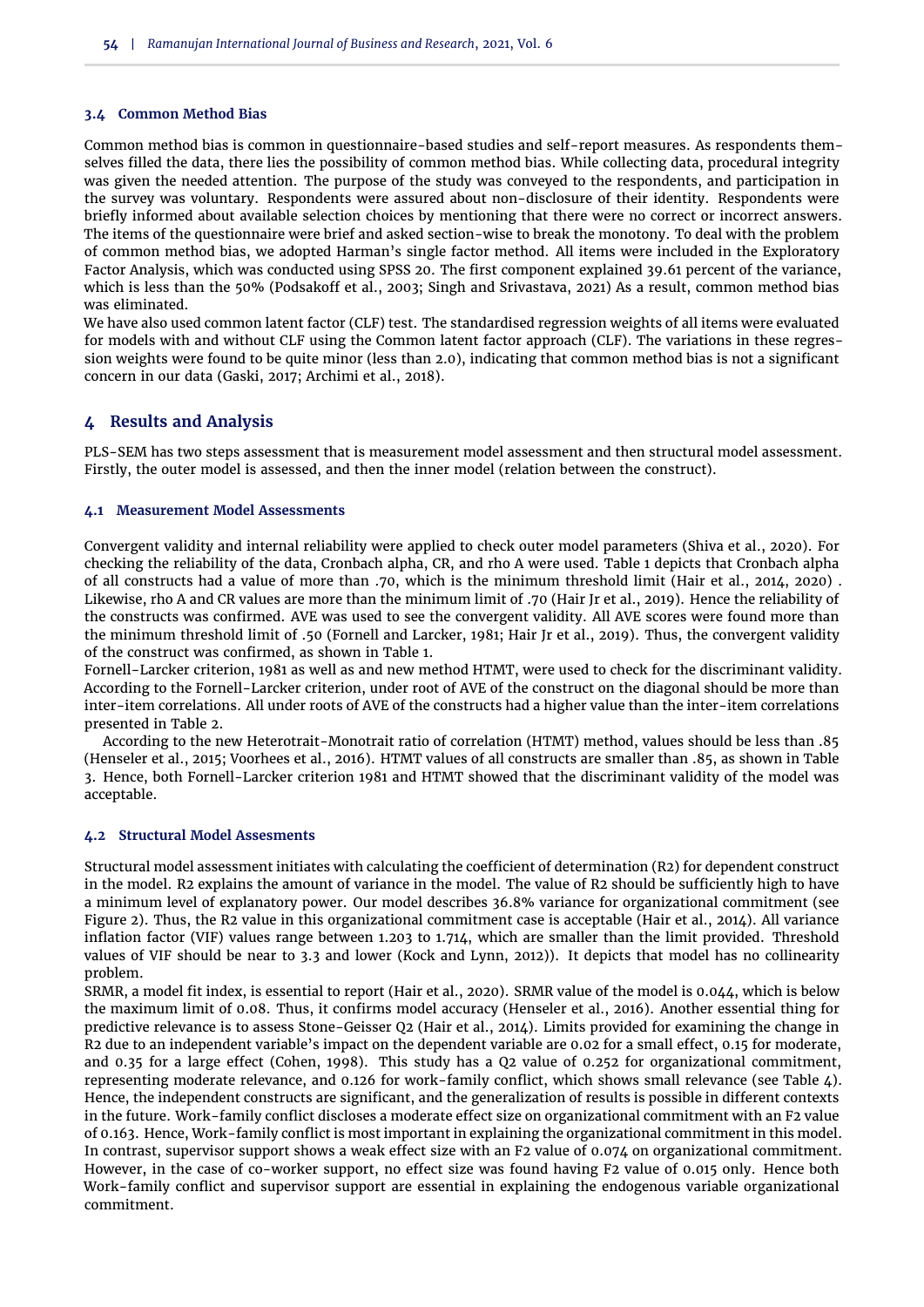| Construct                 | Items            | Type       | Loadings | CR    | Cronbach's alpha | Rho A | <b>AVE</b> |
|---------------------------|------------------|------------|----------|-------|------------------|-------|------------|
| <b>Supervisor Support</b> | SS <sub>1</sub>  | Reflective | 0.881    | 0.941 | 0.925            | 0.931 | 0.729      |
|                           | SS <sub>2</sub>  |            | 0.816    |       |                  |       |            |
|                           | SS3              |            | 0.791    |       |                  |       |            |
|                           | SS4              |            | 0.887    |       |                  |       |            |
|                           | SS <sub>5</sub>  |            | 0.862    |       |                  |       |            |
|                           | SS <sub>6</sub>  |            | 0.880    |       |                  |       |            |
| Co-worker Support         | CWS1             | Reflective | 0.812    | 0.923 | 0.905            | 0.914 | 0.602      |
|                           | CWS <sub>2</sub> |            | 0.815    |       |                  |       |            |
|                           | CWS3             |            | 0.769    |       |                  |       |            |
|                           | CWS4             |            | 0.806    |       |                  |       |            |
|                           | CWS <sub>5</sub> |            | 0.675    |       |                  |       |            |
|                           | CWS6             |            | 0.782    |       |                  |       |            |
|                           | CWS7             |            | 0.671    |       |                  |       |            |
|                           | CWS8             |            | 0.855    |       |                  |       |            |
| Work-family Conflict      | WFC1             | Reflective | 0.894    | 0.947 | 0.930            | 0.932 | 0.782      |
|                           | WFC <sub>2</sub> |            | 0.886    |       |                  |       |            |
|                           | WFC3             |            | 0.855    |       |                  |       |            |
|                           | WFC4             |            | 0.862    |       |                  |       |            |
|                           | WFC5             |            | 0.922    |       |                  |       |            |
| Organizational Commitment | OC <sub>1</sub>  | Reflective | 0.837    | 0.950 | 0.943            | 0.946 | 0.714      |
|                           | OC <sub>2</sub>  |            | 0.794    |       |                  |       |            |
|                           | OC3              |            | 0.814    |       |                  |       |            |
|                           | OC4              |            | 0.876    |       |                  |       |            |
|                           | OC <sub>5</sub>  |            | 0.864    |       |                  |       |            |
|                           | OC <sub>6</sub>  |            | 0.863    |       |                  |       |            |
|                           | OC <sub>7</sub>  |            | 0.845    |       |                  |       |            |
|                           | OC8              |            | 0.864    |       |                  |       |            |

<span id="page-6-0"></span>**Table 1.** Results for the measurement model assessment

**Source**: Research data

**Note**: CR= Composite reliability, AVE= Average variance extracted

<span id="page-6-1"></span>

|      | <b>CWS</b> | OC.      | SS       | WFC.  |
|------|------------|----------|----------|-------|
| CWS  | 0.776      |          |          |       |
| OC.  | 0.408      | 0.845    |          |       |
| SS   | 0.610      | 0.497    | 0.854    |       |
| WFC. | $-0.323$   | $-0.504$ | $-0.398$ | 0.884 |

**Source**: Research data

Now, the structural model and hypothesis testing are represented in [Table 5.](#page-8-1) For checking significance, bootstrapping with 5000 resamples was performed as suggested by [\(Hair et al.,](#page-10-15) [2014\)](#page-10-15). [Table 5](#page-8-1) presents the results of hypothesis testing. H1, H2, H3, H4, and H5 were related to the direct relationship between constructs. The significance of the path coefficients has been investigated using the t-value. Results indicate the level of significance for H1, H3 & H5 except for H2 & H4. Hence, results depict significant effect for supervisor support on work-family conflict (beta value= -.319 and p-value=0), supervisor support on organisational commitment (*B* = 0.282, *p* < 0.05), and work-family conflict on organisational commitment (*betavalue* = –0.352 and*p* – *value* = 0). Therefore, hypotheses 2 and 4 were not supported.

## **4.3 Mediation analysis**

[Table 6](#page-9-21) represents the significance of the indirect effect using the bootstrapping method. Work-family conflict does not mediate the relation between support from co-workers and organizational commitment (beta value=0.045 and t-value=1.680). Result reveals that work-family conflict mediates the relation between supervisor support and organizational commitment (beta value= 0.112 and t-value=3.863). Hence, H6 is Supported but not H7. As per [Hair](#page-10-15) [et al.](#page-10-15) [\(2014\)](#page-10-15), to check the size of mediation, calculation of VAF is done (see [Table 7\)](#page-9-22). When the calculated value of VAF is less than 0.20, then there exists no mediation; if VAF lies between 0.2 to 0.8, it is a partial mediation case, and where the VAF value is higher than 0.8, then it depicts full mediation. In this study value of VAF is .291 (see [Table 7\)](#page-9-22), which lies between 0.2 to 0.8. hence it is partial mediation.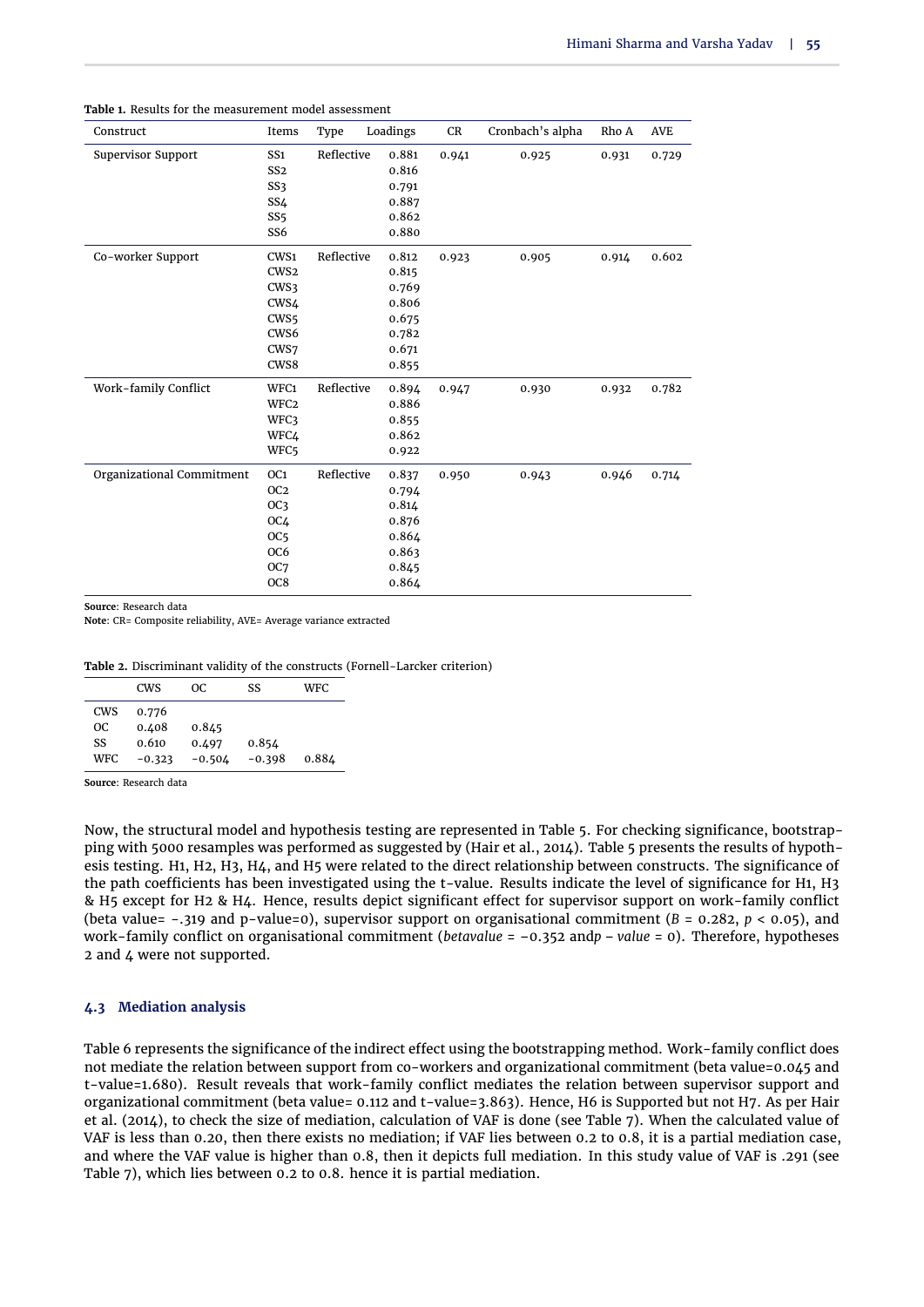<span id="page-7-0"></span>

|  | Table 3. Discriminant validity assessment of the constructs (HTMT) |  |
|--|--------------------------------------------------------------------|--|
|--|--------------------------------------------------------------------|--|

|            | <b>CWS</b> | OC.   | SS    | <b>WFC</b> |
|------------|------------|-------|-------|------------|
| <b>CWS</b> |            |       |       |            |
| OC.        | 0.437      |       |       |            |
| SS         | 0.657      | 0.526 |       |            |
| WFC.       | 0.345      | 0.534 | 0.425 |            |

<span id="page-7-1"></span>**Source**: Research data



**Figure 2.** Structural path model

#### **5 Discussion**

The main purpose of this study was to explore the following research questions, whether (1) Supervisor support helps in improving organizational commitment, (2) Co-worker support helps in improving organizational commitment and (3) Work-family conflict mediates the relationship between supervisor support, co-worker support, and organizational commitment. The findings demonstrate that while supervisor support helps in improving organisational commitment but co-worker support does not significantly influence organisational commitment. Mediation result shows that work-family conflict mediates the relationship between supervisor support and organisational commitment but again it does not mediate the relationship between co-worker support and organisational commitment. Hence, the results indicates that supervisor support is more important in influencing organisational commitment. However, co-worker support also has negative influence on work-family conflict and positively influence organisational commitment but it does not have significant effect.

Results confirms that supervisor support could make the employee feel comfortable and attached to the organization by reducing work-family conflict. Thus, an organization can have more dedicated and committed employees using support from supervisor. Hence supervisor support plays a vital role in increasing the organizational commitment in service sector employees as compared to co-worker support. Our study results are consistent with the previous research in the western context, which shows that supervisor support positively influences organizational commitment [\(Aryee et al.,](#page-9-13) [1998;](#page-9-13) [Dhir and Dutta,](#page-9-12) [2020;](#page-9-12) [Kang et al.,](#page-10-11) [2015;](#page-10-11) [Mohamed and Ali,](#page-11-12) [2016;](#page-11-12) [Wang,](#page-12-11) [2014;](#page-12-11) [Wang and Walumbwa,](#page-12-10) [2007\)](#page-12-10). Also, the finding that supervisor support negatively influences work-family conflict is accordant with the results of the earlier studies [\(Lapierre and Allen,](#page-10-22) [2006;](#page-10-22) [Anderson et al.,](#page-9-5) [2002;](#page-9-5) [Karatepe and](#page-10-5) [Kilic,](#page-10-5) [2007;](#page-10-5) [Breaugh and Frye,](#page-9-8) [2008\)](#page-9-8).

Thus, organizations should inculcate a culture where the employees can garner work-life support with their supervisors' help. Motivating managers to maintain good quality exchange relationships with employees under their supervision can significantly support subordinates [\(Major and Lauzun,](#page-11-21) [2010\)](#page-11-21). Managers should be well familiar with and be able to comprehend the situation of their employees and support them to balance their personal and professional goals [\(O'Driscoll et al.,](#page-11-22) [2003\)](#page-11-22). Managers are in a good position to convince top management to frame better policies according to the actual need of their subordinates [\(Kumar et al.,](#page-10-3) [2019\)](#page-10-3).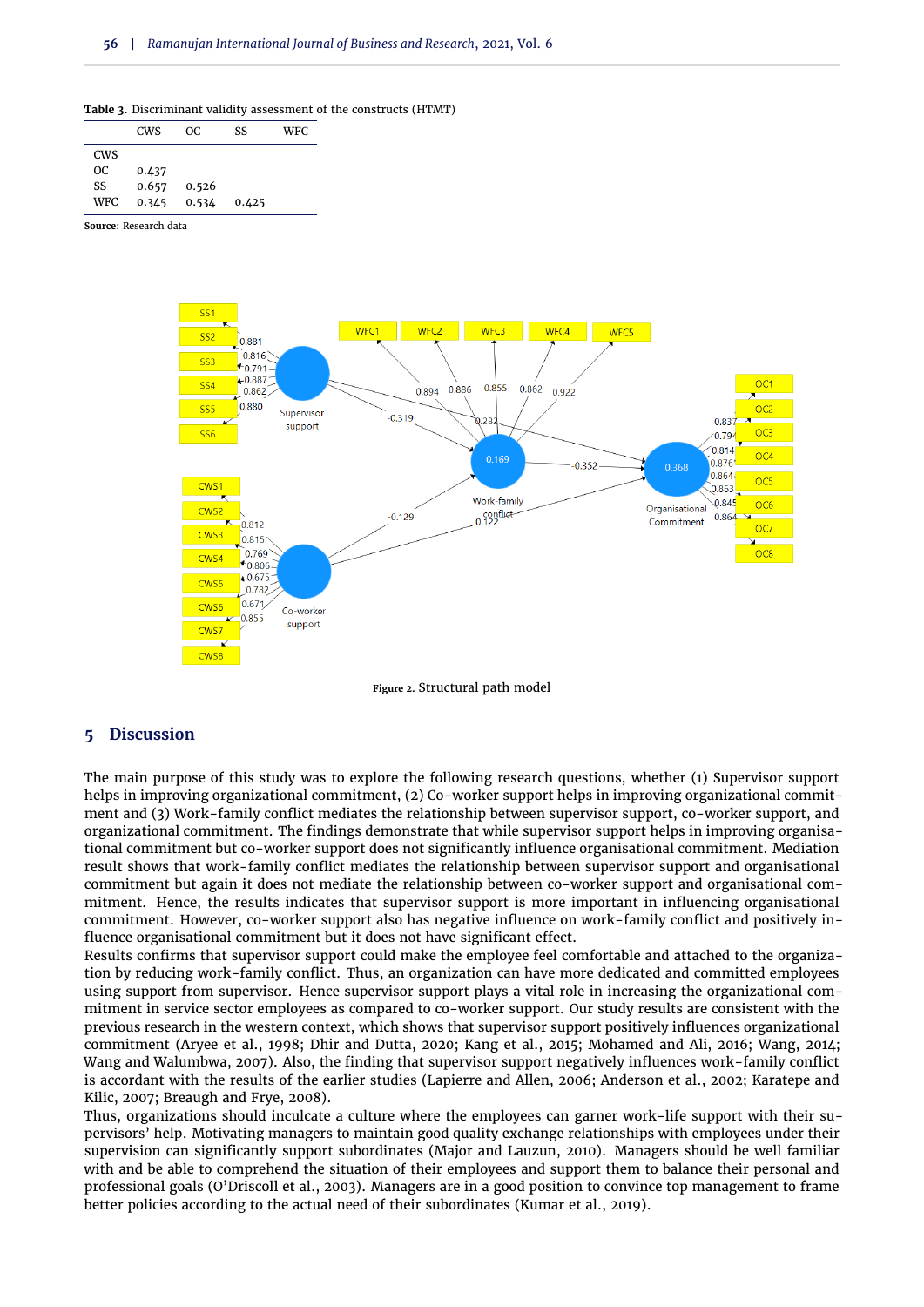<span id="page-8-0"></span>

| <b>Table 4.</b> Coefficient of determination $(R^2)$ and $Q^2$ |  |  |  |
|----------------------------------------------------------------|--|--|--|
|----------------------------------------------------------------|--|--|--|

| Endogenous Variable       | R Square | <b>Adjusted R Square</b> | O Square |
|---------------------------|----------|--------------------------|----------|
| Organizational Commitment | 0.368    | 0.362                    | 0.252    |
| Work-family Conflict      | 0.169    | 0.164                    | 0.126    |

**Source**: Research data

<span id="page-8-1"></span>**Table 5.** Structural Model Assessments (Direct effect)

| Hypothesis | Path Relationships   | Std. Beta | Sample Mean (M) | t-values | P-value | Decisions     |
|------------|----------------------|-----------|-----------------|----------|---------|---------------|
| H1         | $SS \rightarrow WFC$ | $-0.319$  | $-0.321$        | 4.937    | 0.000   | Supported     |
| H2         | $CWS$ ->WFC          | $-0.129$  | $-0.131$        | 1.789    | 0.076   | Not supported |
| H3         | $SS - >OC$           | 0.282     | 0.281           | 4.182    | 0.000   | Supported     |
| H4         | $CWS - >0$           | 0.122     | 0.126           | 1.924    | 0.059   | Not supported |
| H5         | $WFC - >OC$          | $-0.352$  | $-0.353$        | 6.179    | 0.000   | Supported     |

**Source**: Research data

## **6 Conclusion**

Our study provides a more comprehensive and in-depth examination of the relationship between supervisor support, co-workers support and organizational commitment. Our result shows that supervisor support at the workplace for family get reciprocated through more organizational commitment and lesser work-family conflict. Hence, management should put maximum effort to encourage the supervisors to extend their support to create a much more friendly environment at the workplace to reduce work-family conflict and enhance commitment. Result suggests that special attention should be paid while hiring and recruiting managers and employees as they can help in building a loyal and committed workforce for the organization that ultimately enhances productivity. Also, the organization can encourage and provide training to the supervisors so as to enable them to empathetically understand the importance of the role of the supervisor.

This study authenticates the significance of supervisor support in influencing employee's organizational commitment using work-family conflict as a mediator in a developing economy like India. In a collectivistic country like India, where family is given equal importance, such results become more useful.

## **7 Implications**

The supervisor can act as an initiator to determine if any of his employees are experiencing work-family conflict and can provide counselling to resolve such problems immediately. Such an organization will be promoted as a familysupportive organization, and it will have the potential to attract and retain a talented pool of employees. Also, supervisor support may help gain outcomes such as organizational performance, loyalty, and satisfaction at the job. The organization can focus on proper training of managers to have special skills for negotiating several roles of employees [\(Mukanzi and Senaji,](#page-11-23) [2015\)](#page-11-23). Such assistance will aid supervisors in developing effective communication with their employees and developing favourable employee outcomes. When there is more support for the family at the workplace, then there will be less absenteeism, low poor performance and reduced employee turnover cost for the organization. Employees will feel encouraged to use family-friendly programmes. When employees are more committed to the organization due to the support provided by supervisors, then the productivity of the organization will automatically increase. When employees are able to effectively deal with their family responsibilities, then they will contend at both personal and professional fronts. In this regard, care and concern for employees' children and elderly parents by the organizations will boost their happiness. Notably, there would be fewer chances of stress, anxiety and depression. Both family satisfaction and job satisfaction will grow simultaneously, which will enhance the overall quality of life of employees. As a result, there will be lesser cases of violence and mental health issues. Ultimately the whole society will get benefitted due to a dedicated workforce and higher productivity as organizations are a subset of a society only.

# **8 Limitations and Future Directions for Study**

This study is cross-sectional. Therefore, longitudinal studies can be performed to draw causal inferences [\(Khan](#page-10-23) [and Zaman,](#page-10-23) [2020\)](#page-10-23). Our study may help researchers to further explore it by including other variables such as family-friendly policies and other job outcomes such as motivation, job satisfaction and performance, etc.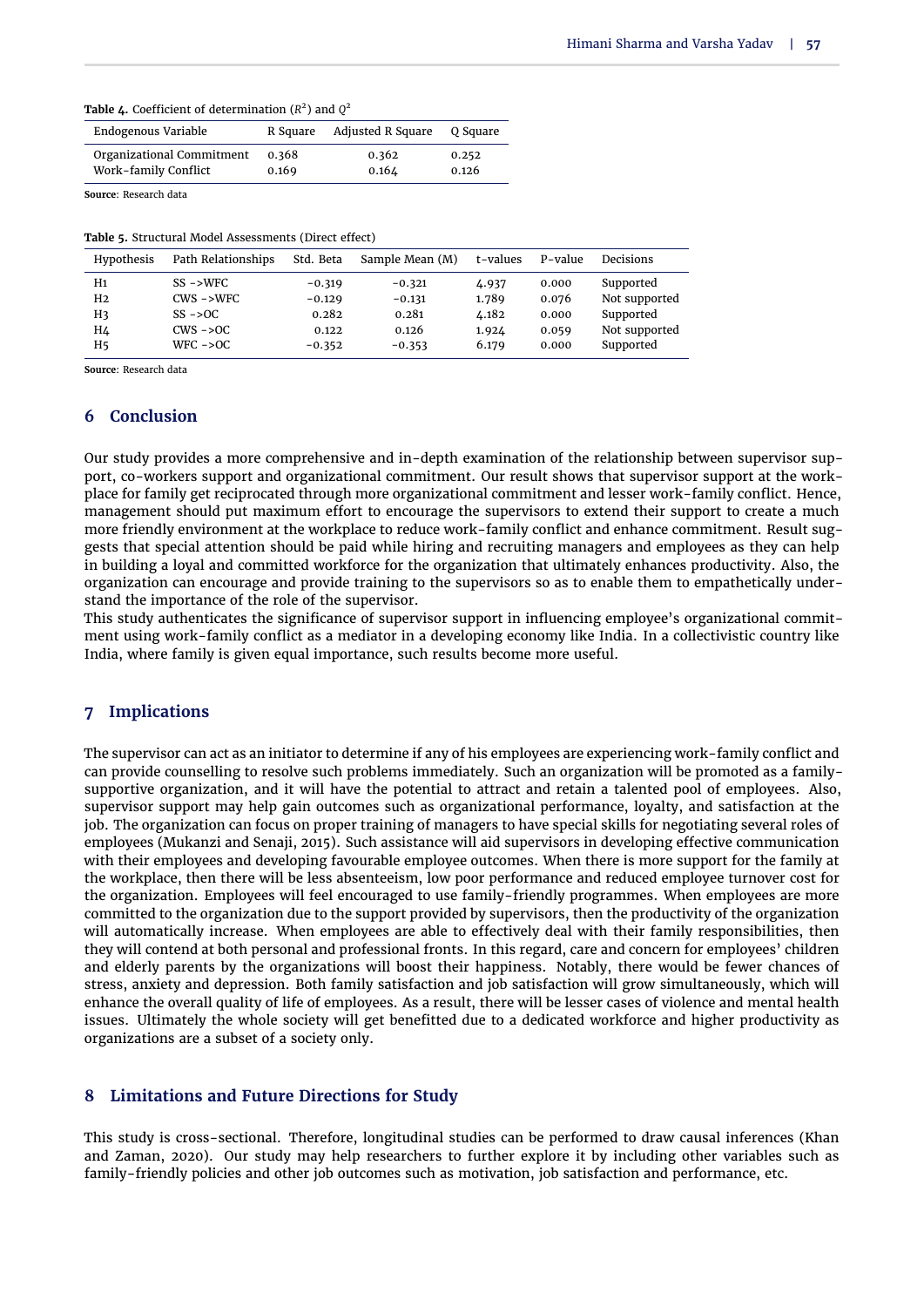#### <span id="page-9-21"></span>**Table 6.** Indirect effect results

| Hypothesis | Path Relationships | St. Beta | Sample Mean (M) t-values |       | P value | Decisions     |
|------------|--------------------|----------|--------------------------|-------|---------|---------------|
| H6         | $SS - >WFC - >OC$  | 0.112    | 0.113                    | 3.863 | 0.000   | Supported     |
| H7         | $CWS - >WFC - >OC$ | 0.045    | 0.046                    | 1.68  | 0.096   | Not supported |

**Source**: Research data

<span id="page-9-22"></span>**Table 7.** Results of the mediation analysis (VAF)

| Exogenous Variable Direct Effect | Indirect Effect | Total Effect | VAF | Mediation     |
|----------------------------------|-----------------|--------------|-----|---------------|
| Supervisor Support 0.352         | 0.1448          | 0.496        |     | 0.291 Partial |

**Source**: Research data

#### **References**

- <span id="page-9-2"></span>Aboobaker, N., Edward, M., 2019. The collective influence of work-family conflict and work-family enrichment on turnover intention: Exploring the moderating effects of individual differences. Global Business Review 21(5), 1218–1231. URL: https://doi.org/10.1177/0972150919857015.
- <span id="page-9-3"></span>Afshar Jahanshahi, A., Adiguzel, Z., Sonmez Cakir, F., 2020. Managerial support for innovation as the source of corporate sustainability and innovative performance: Empirical evidence from turkey. Journal of Public Affairs URL: https://doi.org/10.1002/pa.2428.
- <span id="page-9-16"></span>Akintayo, D.I., 2010. Work-family role conflict and organizational commitment among industrial workers in nigeria. Journal of Psychology and Counselling 2(1), 1-8. URL: https://doi.org/10.5897/IJPC.9000064.
- <span id="page-9-6"></span>Allen, T.D., 2001. Family-supportive work environments: The role of organizational perceptions. Journal of Vocational Behaviour 58(3), 414–435. URL: https://doi.org/10.1006/jvbe.2000.1774.
- <span id="page-9-5"></span>Anderson, S.E., Coffey, B.S., Byerly, R.T., 2002. Formal organizational initiatives and informal workplace practices: Links to work-family conflict and job-related outcomes. Journal of Management 28(6), 787–810. URL: https: //doi.org/10.1177/014920630202800605.
- <span id="page-9-18"></span>Archimi, C.S., Reynaud, E., Yasin, H.M., Bhatti, Z.A., 2018. How perceived corporate social responsibility affects employee cynicism: The mediating role of organizational trust. Journal of Business Ethics 151(4), 907-921.
- <span id="page-9-13"></span>Aryee, S., Luk, V., Stone, R., 1998. Family-responsive variables and retention-relevant outcomes among employed parents. Human Relations 51(1), 73–87. URL: https://doi.org/10.1023/A:101695390821.
- <span id="page-9-4"></span>Bakhshi, A., Sharma, A.D., Kumar, K., 2011. Organizational commitment as a predictor of organizational citizenship behaviour. European Journal of Business and Management  $3(4)$ ,  $78-86$ .
- <span id="page-9-15"></span>Baral, R., Bhargava, S., 2010. Work-family enrichment as a mediator between organizational interventions for work-life balance and job outcomes. Journal of Managerial Psychology URL: doi.org/10.1108/02683941011023749.
- <span id="page-9-0"></span>Bhargava, S., Baral, R., 2009. Antecedents and consequences of work-family enrichment among indian managers. Psychological Studies 54(3), 213. URL: https://doi.org/10.1007/s12646-009-0028-z.
- <span id="page-9-8"></span>Breaugh, J.A., Frye, N.K., 2008. Work-family conflict: The importance of family-friendly employment practices and family-supportive supervisors. Journal of Business and Psychology 22(4), 345–353. URL: https://doi.org/ 10.1007/s10869-008-9081-1.
- <span id="page-9-7"></span>Carlson, D.S., Perrewé, P.L., 1999. The role of social support in the stressor-strain relationship: An examination of work-family conflict. Journal of Management 25(4), 513–540. URL: https://doi.org/10.1016/S0149-2063(99)  $00013-6.$
- <span id="page-9-14"></span>Casper, W.J., Harris, C., Taylor-Bianco, A., Wayne, J.H., 2011. Work-family conflict perceived supervisor support and organizational commitment among brazilian professionals. Journal of Vocational Behavior 79(3), 640–652. URL: https://doi.org/doi:10.1016/j.jvb.2011.04.011.
- <span id="page-9-1"></span>Chandra, V., 2010. Women and work-family interface: Indian context. Journal of Asia Pacific Studies 1(2), 235–258.
- <span id="page-9-9"></span>Chou, K.L., Cheung, K.C.K., 2013. Family-friendly policies in the workplace and their effect on work-life conflicts in hong kong. The International Journal of Human Resource Management 24(20), 3872-3885. URL: https: //doi.org/10.1080/09585192.2013.781529.
- <span id="page-9-20"></span>Cohen, J., 1998. Statistical power analysis for the behavioral sciences 2nd edition. NJ : Lawrence Erlbaum Associates, Hills dale.
- <span id="page-9-12"></span>Dhir, S., Dutta, T., 2020. Linking supervisor-support, person-job fit and person- organization fit to company value. Journal of Indian Business Research 12(4), 549–561. URL: https://doi.org/10.1108/JIBR-04-2019-0124.
- <span id="page-9-11"></span>Ducharme, L.J., Martin, J.K., 2000. Unrewarding work, co-worker supportand job satisfaction: A test of the buffering hypothesis. Work and Occupations 27(2), 223–243. URL: https://doi.org/10.1177/0730888400027002005.
- <span id="page-9-17"></span>Evermann, J., Tate, M., 2010. Testing models or fitting models? identifying model misspecification in PLS. ICIS ,  $21$
- <span id="page-9-19"></span>Fornell, C., Larcker, D.F., 1981. Evaluating structural equation models with unobservable variables and measurement error. Journal of Marketing Research 18(1), 39–50. URL: https://doi.org/10.1177/002224378101800104.
- <span id="page-9-10"></span>French, K.A., Dumani, S., Allen, T.D., Shockley, K.M., 2018. A meta-analysis of work–family conflict and social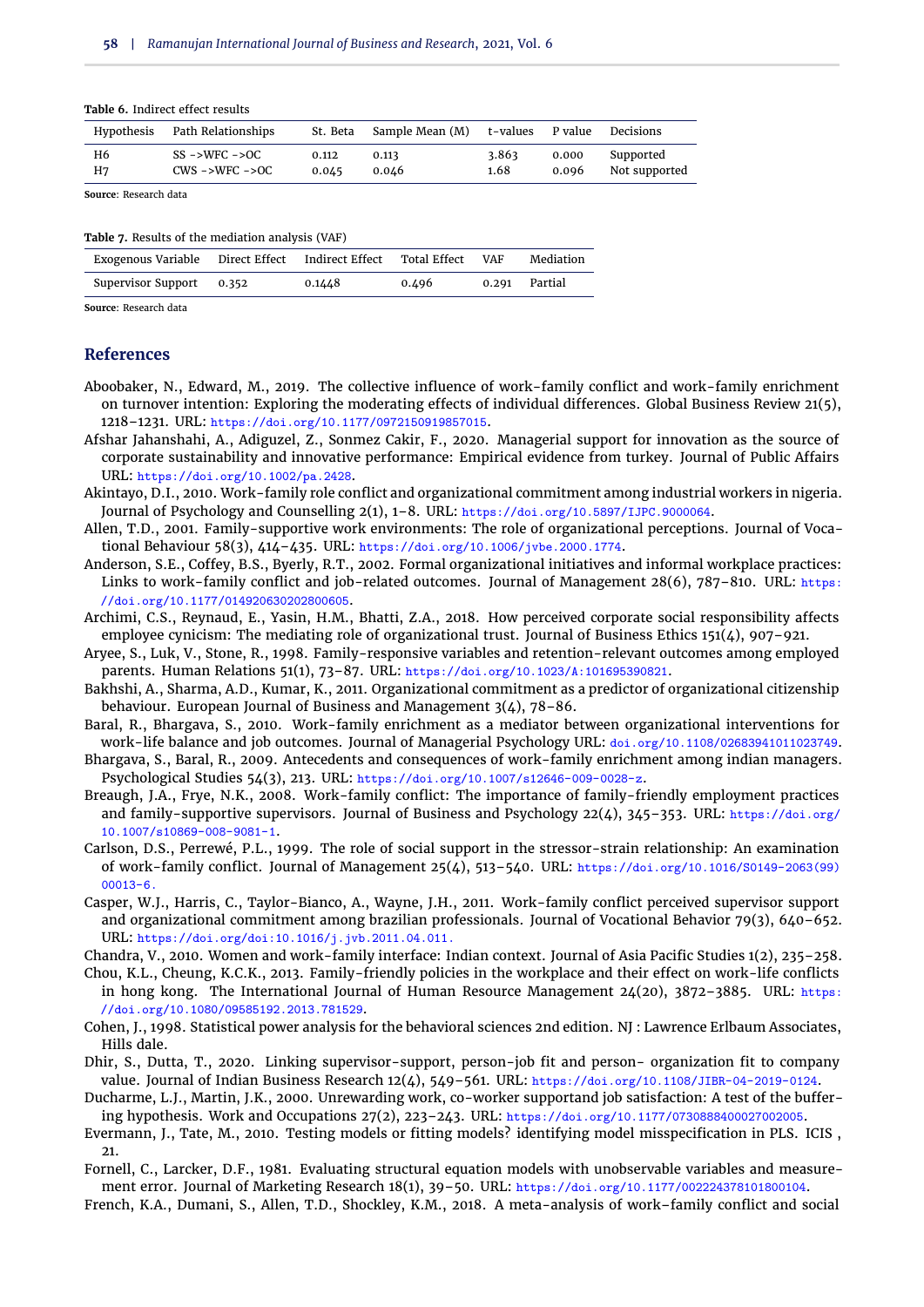support. Psychological Bulletin 144(3), 284–314. URL: https://doi.org/10.1037/bul0000120.

- <span id="page-10-16"></span>Gaski, J., 2017. Confirmatory factory analysis. URL: http://statwiki.kolobkreations.com/index.php?title= Confirmatory\_FactorAnalysis&redirect=no#Common\_Latent\_Factor. 15-03-2018.
- <span id="page-10-7"></span>Goff, S.J., Mount, M.K., Jamison, R.L., 1990. Employer supported child care, work/family conflictand absenteeism: A field study. Personnel Psychology 43(4), 793–809. URL: https://doi.org/10.1111/j.1744-6570.1990.tb00683.x.
- <span id="page-10-9"></span>Gopalan, N., Pattusamy, M., Gollakota, K., 2020. Role of support in work–family interface among university faculty in India. South Asian Journal of Business Studies 9(3), 323–338. URL: https://doi.org/10.1108/ SAJBS-11-2019-0211.
- <span id="page-10-6"></span>Greenhaus, J.H., Parasuraman, S., 1994. Work-family conflict, social support and well- being. Women in Management: Current Research Issues 9(3), 213–229. URL: https://doi.org/10.1108/SAJBS-11-2019-0211.
- <span id="page-10-10"></span>Grover, S.L., Crooker, K.J., 1995. Who appreciates family-responsive human resource policies: The impact of family-friendly policies on the organizational attachment of parents and non-parents? Personnel psychology 48(2), 271–288. URL: https://doi.org/10.1111/j.1744-6570.1995.tb01757.x.
- <span id="page-10-4"></span>Gutek, B.A., Searle, S., Klepa, L., 1991. Rational versus gender role explanations for work- family conflict. Journal of Applied Psychology 76(4), 560–568.
- <span id="page-10-17"></span>Hair, J.F., Howard, M.C., Nitzl, C., 2020. Assessing measurement model quality in pls-sem using confirmatory composite analysis. Journal of Business Research 109, 101–110. URL: https://doi.org/10.1016/j.jbusres.2019.11. 069.
- <span id="page-10-15"></span>Hair, J.F., Hult, G.T.M., Ringle, C., Sarstedt, M., 2014. A primer on partial least squares structural equation modelling (PLS-SEM) (2nd ed). CA: SAGE Publications, Thousand Oaks.
- <span id="page-10-18"></span>Hair Jr, J.F., Howard, M.C., Nitzl, C., 2019. Rethinking some of the rethinking of partial least squares. European Journal of Marketing 53(4), 566–584. URL: https://doi.org/doi:10.1108/EJM-10-2018-0665.
- <span id="page-10-1"></span>Hammer, L.B., Kossek, E.E., Yragui, N.L., Bodner, T.E., Hanson, G.C., 2009. Development and validation of a multidimensional measure of family-supportive supervisor behaviors. Journal of Management 35(4), 837–856. URL: https://doi.org/10.1177/0149206308328510.
- <span id="page-10-13"></span>Hatam, N., Jalali, M.T., Askarian, M., Kharazmi, E., 2016. Relationship between family- work and workfamily conflict with organizational commitment and desertion intention among nurses and paramedical staff at hospitals. International Journal of Community-Based Nursing and Midwifery 4(2), 107–118. URL: https: //doi.org/10.1108/SAJBS-11-2019-0211.
- <span id="page-10-19"></span>Henseler, J., Ringle, C.M., Sarstedt, M., 2015. A new criterion for assessing discriminant validity in variancebased structural equation modelling. Journal of the Academy of Marketing Science 43(1), 115–135. URL: https: //doi.org/doi:10.1007/s11747-014-0403-8.
- <span id="page-10-21"></span>Henseler, J., Ringle, C.M., Sarstedt, M., 2016. Using pls path modeling in new technology research: updated guidelines. Industrial Management Data Systems 116, 1–19.
- <span id="page-10-2"></span>Hobfoll, S.E., Shirom, A., Golembiewski, R., 2000. Handbook of Organizational Behavior. volume 116. Marcel Dekker, New York.
- <span id="page-10-14"></span>Jenitta, J., Periyathampy, E., 2013. An impact of work-family conflict on organizational commitment: A study of staff members at people's bank in trincomalee district. International Journal of Research in Commerce Management 4(11), 122–125. URL: https://doi.org/doi:10.1007/s11747-014-0403-8.
- <span id="page-10-12"></span>Joiner, T.A., Bakalis, S., 2006. The antecedents of organizational commitment: the case of australian casual academics. International journal of Educational Management 20(6), 439–452. URL: https://doi.org/10.1108/ 09513540610683694.
- <span id="page-10-11"></span>Kang, H.J., Gatling, A., Kim, J., 2015. The impact of supervisory support on organizational commitment, career satisfactionand turnover intention for hospitality frontline employees. Journal of Human Resources in Hospitality & Tourism 14(1), 68–89. URL: https://doi.org/10.1080/15332845.2014.904176.
- <span id="page-10-5"></span>Karatepe, O.M., Kilic, H., 2007. Relationships of supervisor support and conflicts in the work-family interface with the selected job outcomes of front line employees. Tourism Management  $28(1)$ ,  $238-252$ . URL: https: //doi.org/10.1016/j.tourman.2005.12.019.
- <span id="page-10-23"></span>Khan, M.N., Zaman, U., 2020. The effect of knowledge management practices on organizational innovation: Moderating role of management support. Journal of Public Affairs .
- <span id="page-10-20"></span>Kock, N., Lynn, G., 2012. Lateral collinearity and misleading results in variance- based sem: An illustration and recommendations. Journal of the Association for Information Systems 13(7).
- <span id="page-10-8"></span>Korabik, K., Warner, M., 2013. Expanding the Boundaries of Work-Family Research. volume 14(11). Palgrave Macmillan, London. URL: https://doi.org/10.1057/978113700600412.
- <span id="page-10-3"></span>Kumar, A., Ali Arain, G., Ahmed Channa, K., 2019. Relationship between organizational injustice and work interference with family: the role of social support. South Asian Journal of Human Resources Management 6(2), 129–155. URL: https://doi.org/10.1177/2322093719828889.
- <span id="page-10-0"></span>Kushwaha, B.P., Tyagi, V., Sharma, P.B., Singh, R.K., 2020. Mediating role of growth needs and job satisfaction on talent sustainability in bpos and call centres: Evidence from india. . Journal of Public Affairs URL: https: //doi.org/10.1002/pa.2400.
- <span id="page-10-22"></span>Lapierre, L.M., Allen, T.D., 2006. Work-supportive family, family-supportive supervision, use of organizational benefitsand problem-focused coping: Implications for work-family conflict and employee well-being. Journal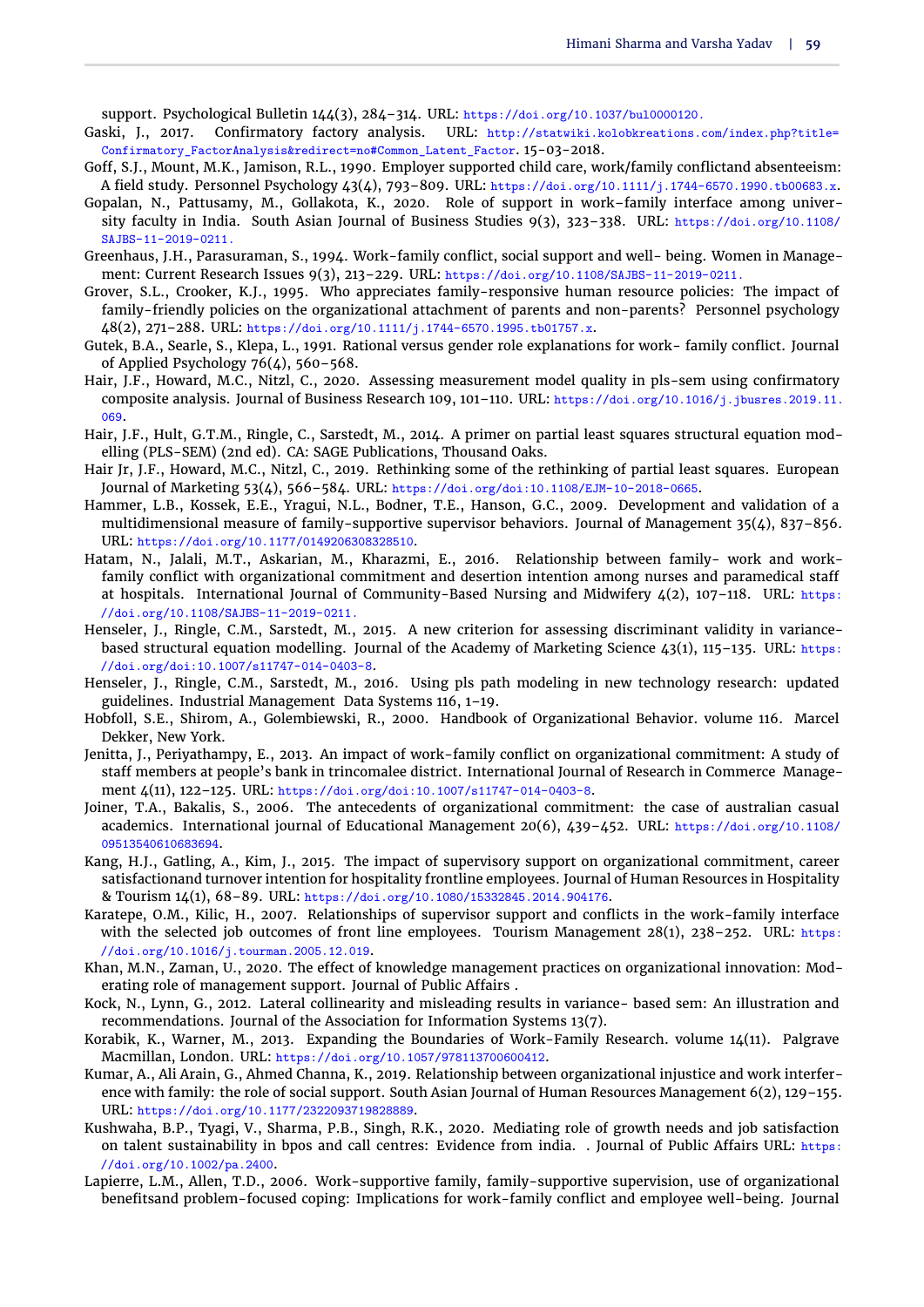of Occupational Health Psychology 11, 169–181. URL: https://doi.org/10.1037/10768998.11.2.169.

- <span id="page-11-13"></span>Liao, H., Joshi, A., Chuang, A., 2004. Sticking out like a sore thumb: Employee dissimilarity and deviance at work. Personnel Psychology 57(4), 969–1000. URL: https://doi.org/doi:10.1007/s11747-014-0403-8.
- <span id="page-11-3"></span>Limpanitgul, T., Boonchoo, P., Photiyarach, S., 2014. Co-worker support and organizational commitment: A comparative study of thai employees working in thai and american airlines. Journal of Hospitality and Tourism Management 21, 100–107. URL: https://doi.org/10.1016/j.jhtm.2014.08.002.
- <span id="page-11-1"></span>Madhavi, C., 2015. Impact of work-family conflict on job and life satisfaction. International Journal on Global Business Management Research 3(2), 35–45.
- <span id="page-11-21"></span>Major, D.A., Lauzun, H.M., 2010. Equipping managers to assist employees in addressing work-family conflict: Applying the research literature toward innovative practice. The Psychologist Manager Journal 13(2), 69-85. URL: https://doi.org/10.1080/10887151003761275.
- <span id="page-11-16"></span>Malik, M.S., Awan, A.G., 2015. Role of work-family conflict on organizational commitment and organizational effectiveness. Nigerian Chapter of Arabian Journal of Business and Management Review 3(1), 115–126. URL: https://doi.org/10.12816/0011653.
- <span id="page-11-8"></span>Menguc, B., Boichuk, J.P., 2012. Customer orientation dissimilarity, sales unit identificationand customer-directed extra-role behaviors: Understanding the contingency role of co-worker support. Journal of Business Research 65(9), 1357– 1363. URL: https://doi.org/10.1016/j.jbusres.2011.09.023.
- <span id="page-11-7"></span>Mesmer-Magnus, J., Viswesvaran, C., 2009. The role of the co-worker in reducing work- family conflict: A review and directions for future research. Pratiques Psychologiques 15(2), 213–224. URL: https://doi.org/10.1016/j. prps.2008.09.009.
- <span id="page-11-18"></span>Meyer, J.P., Allen, N.J., 1997. Commitment in the workplace: Theory, research and application. Sage Publications.
- <span id="page-11-9"></span>Michel, J.S., Kotrba, L.M., Mitchelson, J.K., Clark, M.A., Baltes, B.B., 2011. Antecedents of work–family conflict: A meta-analytic review. Journal of Organizational Behavior 32(5), 689–725. URL: https://doi.org/10.1002/job.695.
- <span id="page-11-12"></span>Mohamed, S.A., Ali, M., 2016. The importance of supervisor support for employees' affective commitment: An analysis of job satisfaction. International Journal of Scientific and Research Publications 6(2), 435–439.
- <span id="page-11-23"></span>Mukanzi, C.M., Senaji, T.A., 2015. Work-family conflict and employee commitment: The moderating effect of perceived managerial support. SAGE Open 7(3), 1–12. URL: https://doi.org/10.1177/2158244017725794.
- <span id="page-11-2"></span>Murtza, M.H., Gill, S.A., Aslam, H.D., Noor, A., 2020. Intelligence quotient, job satisfactionand job performance: The moderating role of personality type. Journal of Public Affairs .
- <span id="page-11-17"></span>Netemeyer, R.G., Boles, J.S., McMurrian, R., 1996. Development and validation of work-family conflict and familywork conflict scales. Journal of Applied Psychology 81(4), 400–410. URL: https://doi.org/10.1037/0021-9010.81. 4.400.
- <span id="page-11-14"></span>Nordat, I., Tola, B., Yasin, M., 2019. Impact work motivation and perceived co-worker support on organizational commitment at human resources development and management agency. URL: http://ejournal.aibpm.org/index. php/JICP/article/view/650.
- <span id="page-11-10"></span>Norling, L.R., Chopik, W.J., 2020. The association between co-worker support and work- family interference: a test of work environment and burnout as mediators. Frontiers in Psychology 11, 981. URL: https://doi.org/10. 3389/fpsyg.2020.00819.
- <span id="page-11-22"></span>O'Driscoll, M.P., Poelmans, S., Spector, P. E. andKalliath, T., Allen, T.D., Cooper, C.L., Sanchez, J.I., 2003. Familyresponsive interventions, perceived organizational and supervisor support, work-family conflictand psychological strain. International Journal of Stress Management 10(4), 326–344. URL: https://doi.org/10.1037/1072-5245. 10.4.326.
- <span id="page-11-11"></span>Orgambidez, A., Almeida, H., 2020. Supervisor support and affective organizational commitment: The mediator role of work engagement. Western Journal of Nursing Research 43(2), 187–193. URL: https://doi.org/10.1177/ 0193945919852426.
- <span id="page-11-5"></span>Panda, A., Jain, N.K., Nambudiri, R., 2021. Work–family conflict, affective commitment, leadership and job satisfaction: a moderated mediation analysis. International Journal of Productivity and Performance Management URL: https://doi.org/10.1108/IJPPM-01-2020-0040.
- <span id="page-11-19"></span>Podsakoff, P.M., MacKenzie, S.B., Lee, J.Y., Podsakoff, N.P., 2003. Common method biases in behavioral research: A critical review of the literature and recommended remedies. Journal of Applied Psychology 88(5), 879–903. URL: https://doi.org/10.1037/0021-9010.88.5.879.
- <span id="page-11-0"></span>Pradhan, R.K., Jena, L.K., Kumari, I.G., 2016. Effect of work-life balance on organizational citizenship behaviour: Role of organizational commitment. Global Business Review , 17(3), 115–135. URL: https://doi.org/10.1177/ 0972150916631071.
- <span id="page-11-15"></span>Rehman, R.R., Waheed, A., 2012. Work-family conflict and organizational commitment: a study of faculty members in pakistani universities. Pakistan Journal of Social & Clinical Psychology 10(1).
- <span id="page-11-6"></span>Rousseau, V., Aubé, C., 2010. Social support at work and affective commitment to the organization: The moderating effect of job resource adequacy and ambient conditions. The Journal of Social Psychology  $150(4)$ ,  $321-340$ . URL: https://doi.org/10.1080/00224540903365380.
- <span id="page-11-4"></span>Sadiq, M., 2020. Policing in pandemic: Is the perception of workload causing work-family conflict, job dissatisfaction and job stress? Journal of Public Affairs 43(1). URL: https://doi.org/10.1002/pa.2486.
- <span id="page-11-20"></span>Shiva, A., Narula, S., Shahi, S.K., 2020. What drives retail investors' investment decisions? evidence from no